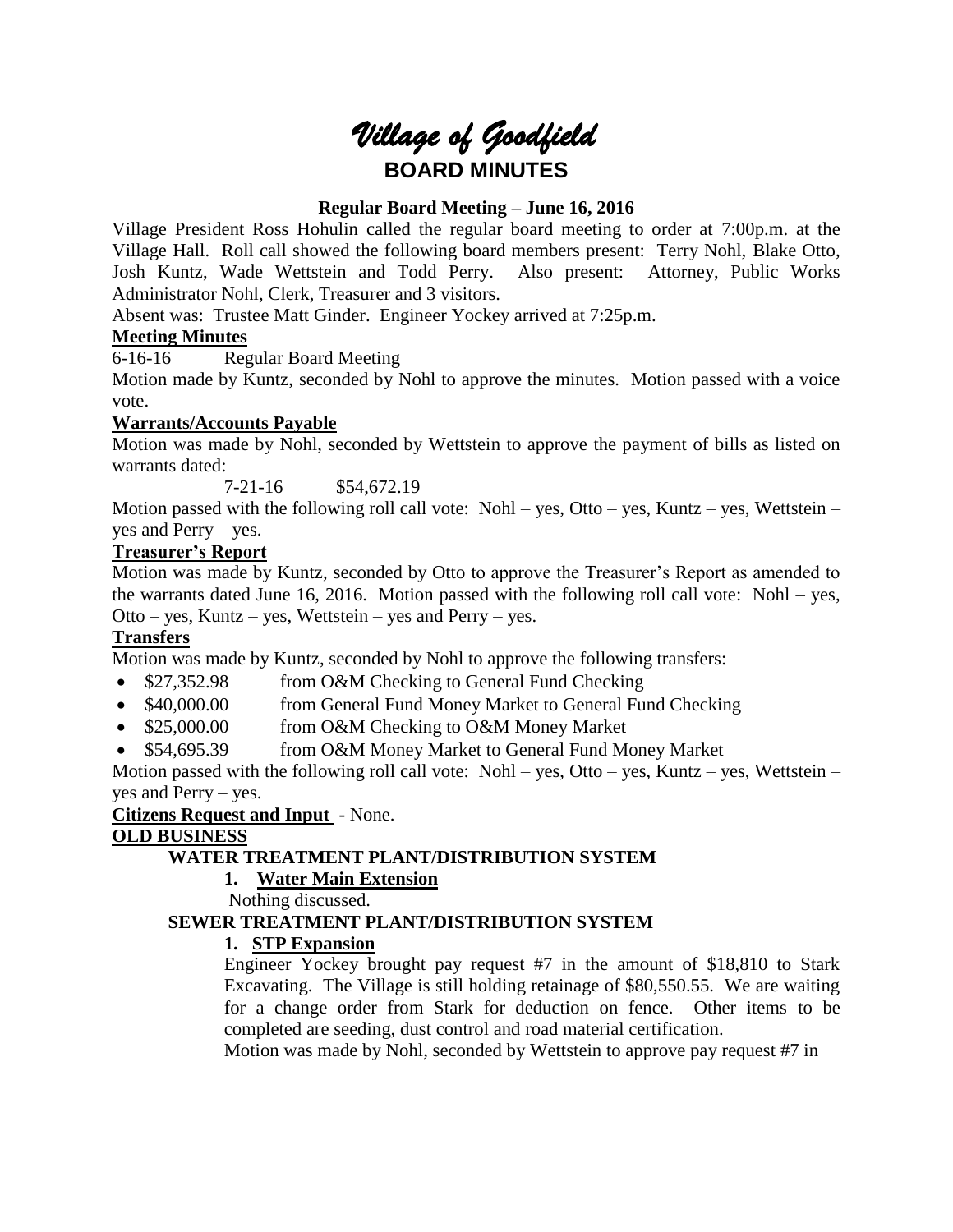The amount of \$18,810 to Stark Excavating. Motion passed with the following roll call vote: Nohl – yes, Otto – yes, Kuntz – yes, Wettstein – yes and Perry – yes.

#### **2. Trunk Sewer Improvements – Clearing Brush - Easements**

Nothing discussed.

#### **Payment of outstanding invoices upon request of Village Engineer**

There were no outstanding invoices.

#### **Goodfield Business Park**

Nothing discussed.

#### **Possible Annexation**

Nothing discussed.

#### **East Robinson Street – Right of Way**

Attorney Ierulli prepared the Right of Way documents and all homeowners have been contacted. We have about half of the documents signed and returned. Ron and Larry Holliger were in attendance. Larry does not like the language and would like to have it modified to say no sidewalks or curbs. Attorney Ierulli will make changes and get new Right of Way documents to Larry Holliger and Ron Holliger.

#### **Skybeam (DTN) Agreement**

Nothing discussed.

#### **Rte. 117 Sanitary Sewer Service**

Nothing discussed.

#### **2016 Street Repairs**

PWA Nohl will line up spray patching and crack sealing to be done.

#### **The Lakes at Oak Valley Drainage Easements – discussion and possible action**

PWA Nohl and Mike Carr were going to verify the drainage easements in The Lakes at Oak Valley to determine which easements need to be vacated.

#### **Vacate drainage easement on lot 49 & 50**

Realtor wants to sell lots but the homeowner wants to build in between lots 49 & 50. The easement there is not needed and will be vacated. Motion was made by Nohl, seconded by Wettstein to vacate easement on lot 49, 50 and 3 other lots. Motion passed with the following roll call vote: Nohl – yes, Otto – yes, Kuntz – yes, Wettstein – yes and Perry – yes.

#### **Storm Siren Replacement**

The new storm siren should be in by the end of June and put up by mid-July.

#### **Proposed Safety Improvement for Norfolk Southern Railroad @Harrison & Birkey**

The Railroad asked the Village to pay 10% of improvement costs which equals \$55,000. Engineer Yockey brought estimates for the following:

| Overlay Birkey from Rte. 150 to Fisk | \$24,500 |
|--------------------------------------|----------|
|--------------------------------------|----------|

Overlay Harrison 100 feet each way \$25,000

Overlay Harrison from Rte. 150 to Fisk \$55,700

There was much discussion on whether the Village has to do this at this time. PWA Nohl will contact Aaron Tolliver.

#### **Budget/Appropriations**

Treasurer passed out copies of the budget for the Trustees to review.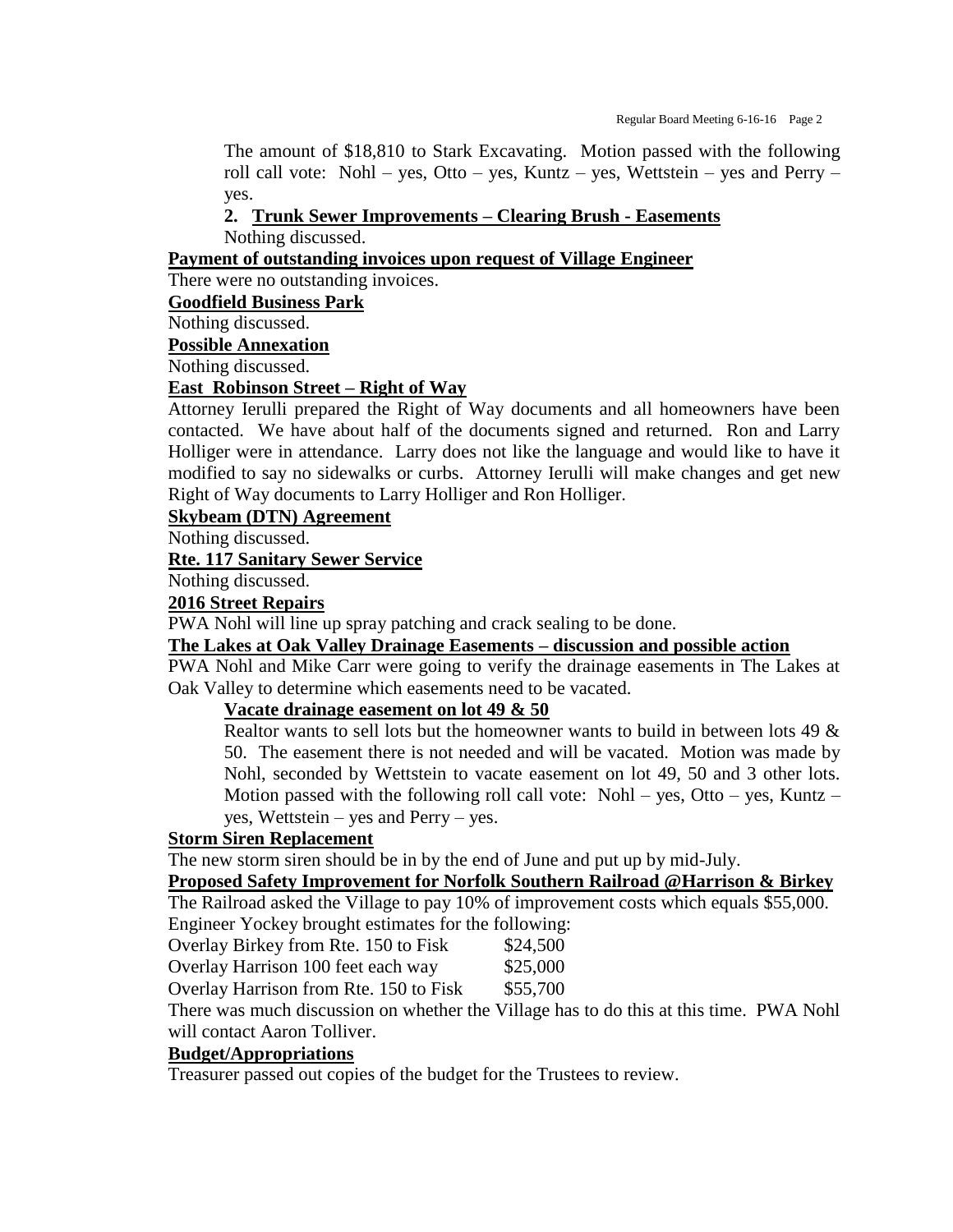## **NEW BUSINESS**

#### **Prevailing Rate of Wages Ordinance**

Motion was made by Nohl, seconded by Perry to adopt **Ordinance 16-03**, an Ordinance establishing prevailing rates of wages in construction of public works. Motion passed with the following roll call vote: Nohl – yes, Otto – no, Kuntz – yes, Wettstein – yes and  $Perry - yes.$ 

#### **Possible Purchase of Grinder Pumps from Washburn**

PWA Nohl talked to the operator at Washburn and they have 2 grinder pumps that they purchased but never used. Josh would like to purchase them and use one for the Sewer Treatment Plant and the other one for parts. He would like to offer Washburn \$2,000 each for the pumps. Motion was made by Kuntz, seconded by Nohl to authorize PWA Nohl to purchase the 2 grinder pumps from Washburn. Motion passed with the following roll call vote: Nohl – yes, Otto – yes, Kuntz – yes, Wettstein – yes and Perry – yes.

#### **Repair for West Well**

There was a break in the communication wire so PWA got a price to replace the communication wire with a wireless system. Zeller Electric quoted a price not to exceed \$6,590 which includes 2 antennas and 2 transmitters. Brian recommended putting a VFD on pump for \$5,300. Motion was made by Nohl, seconded by Wettstein to approve installing the wireless system with the VFD for approximately \$11,900. Motion passed with the following roll call vote: Nohl – yes, Otto – yes, Kuntz – yes, Wettstein – yes and Perry – yes.

#### **Possible Chemical Feed Room at Water Treatment Plant**

For safety reasons PWA Nohl would like to add a chemical feed room at the Water Treatment Plant. Engineer Yockey suggested having one contractor tear out the wall, another contractor build the half wall, another contractor build the walls and another contractor paint. Motion was made by Kuntz, seconded by Nohl to authorize Engineer Yockey to draw up the plans for the chemical feed room. Motion passed with the following roll call vote: Nohl – yes, Otto – yes, Kuntz – yes, Wettstein – yes and Perry – yes.

#### **Ordinance Violations**

The Police Department spoke with PWA Nohl regarding violation notices. We have several repeat offenders and the police would like to know how far to take an ordinance violation. We will follow code and then have Village attorney send a compliance letter.

#### **Schedule Committee Meetings**

No committee meetings scheduled.

**Municipal Calendar** Completed. **Other Business Engineer –** None. **Public Works Administrator –** None. **Trustees Nohl** – None. **Otto –** None. **Kuntz –** None.